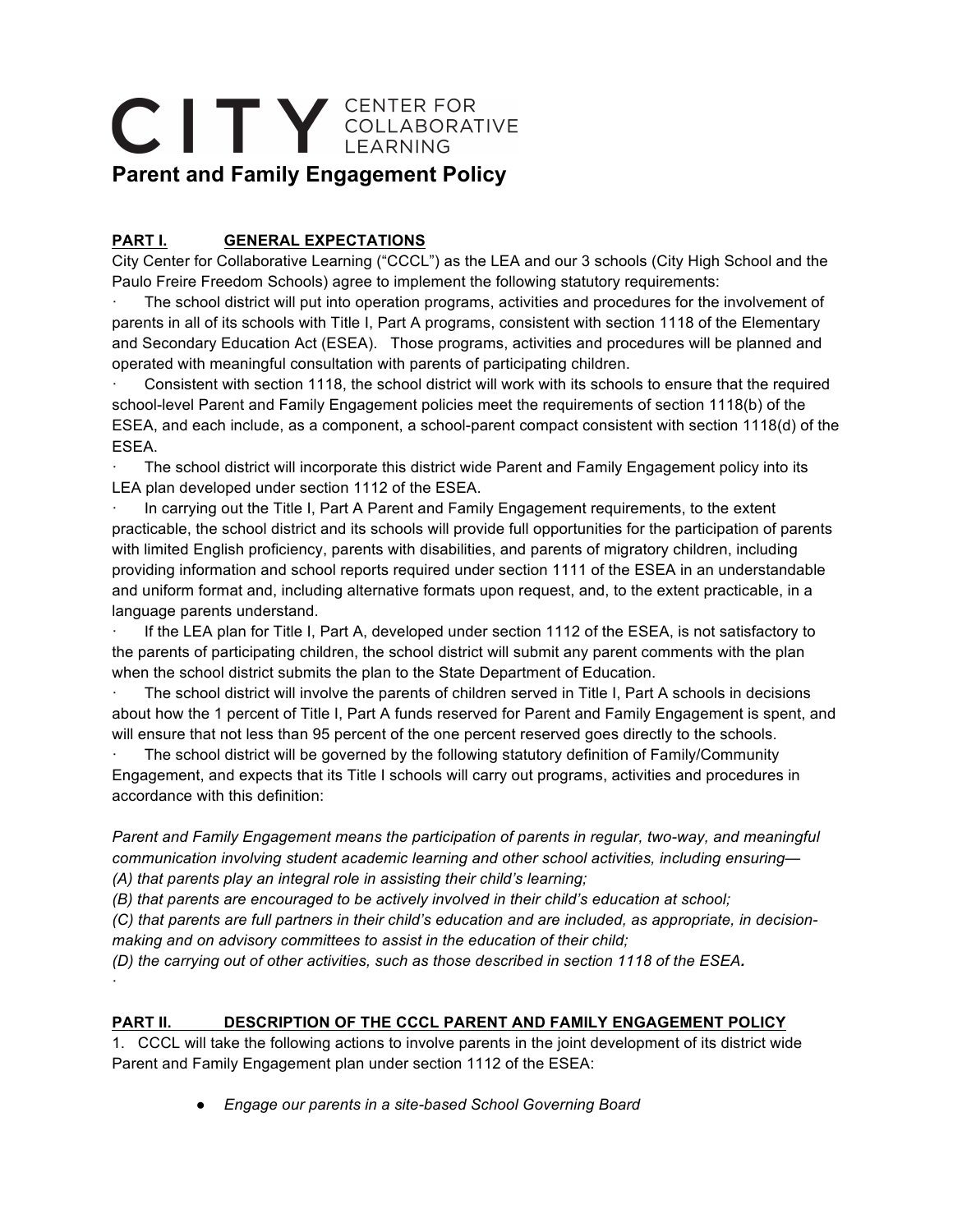● *Get broad parent input and feedback through the annual parent survey.*

2. CCCL will take the following actions to involve parents in the process of school review and improvement under section 1116 of the ESEA:

● *Each school's School Governing Board reviews the school's progress annually*

3. CCCL will provide the following necessary coordination, technical assistance, and other support to assist Title I, Part A schools in planning and implementing effective Parent and Family Engagement activities to improve student academic achievement and school performance:

- *Continue efforts to increase parent/guardian access to our web-based student information system (Power School) and Google Classroom including providing computers on site for all family members to use.*
- *Continue to require parent/guardian involvement in student-led conferences and presentations at the end of every semester.*
- *Continue to engage parents of students demonstrating at-risk behaviors in the academic and/or behavioral realms in intervention meetings with the student's teachers, advisor, counselor, and administrator.*
- *Continue to have all families sign a school-parent-student compact that outlines the responsibilities of the student, the family, and the school.*

4. CCCL will coordinate and integrate Parent and Family Engagement strategies in Part A with Parent and Family Engagement strategies under the following programs: 21st Century Community Learning Center program and other site-based efforts including:

- *Promote the before-school and after-school CLC programs and AIMS tutoring services widely through our regular parent communication, including weekly bulletins, website announcements, letters home, etc.*
- *Target families of students identified as needing additional services, including Title I resources, CLC program involvement, and AIMS tutoring to encourage participation.*

5. CCCL will take the following actions to conduct, with the involvement of parents, a**n annual evaluation of the content and effectiveness of this Parent and Family Engagement policy in improving the quality of its Title I, Part A schools.** The evaluation will include identifying barriers to greater participation by parents in Parent and Family Engagement activities (**with particular attention to parents who are economically disadvantaged, are disabled, have limited English proficiency, have limited literacy, or are of any racial or ethnic minority background).** The school district will use the findings of the evaluation about its Parent and Family Engagement policy and activities to design strategies for more effective Family/Community Engagement, and to revise, if necessary (and with the involvement of parents) its Parent and Family Engagement policies.

- *Incorporate specific evaluation questions into the annual parent survey.*
- *Engage the school governing boards in reviewing the parental involvement policy annually.*

1. CCCL will build the schools' and parent's capacity for strong Family/Community Engagement, in order to ensure effective involvement of parents and to support a **partnership** among the school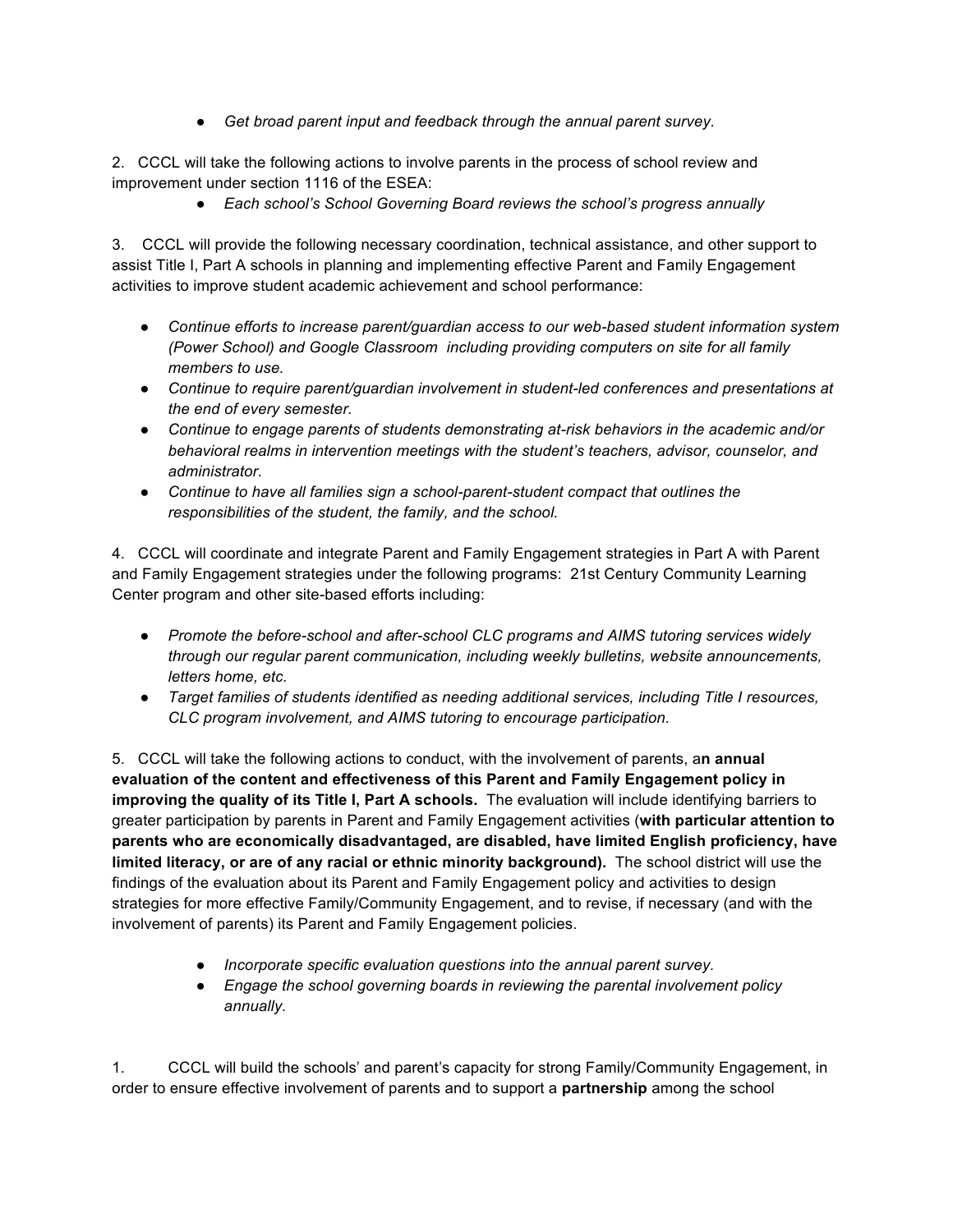involved, parents, and the community to improve student academic achievement, through the following activities specifically described below:

A. The school district will, with the assistance of its Title I, Part A schools, provide assistance to parents of children served by the school district or school, as appropriate, in **understanding topics** such as the following: the State's academic content standards, student academic achievement standards, State and local academic assessments including alternate assessments, requirements of Part A, how to monitor their child's progress, and how to work with educators.

*In our LEA,* 

- *Parents are invited to the annual events, such as Back to School Nights.*
- *Parents are required to participate in student-led conferences every semester.*
- *Parents are invited to participate in parent workshops throughout the year.*
- *Parents are invited to student academic showcases sponsored by the teaching staff.*

B. The school district will, with the assistance of its schools, provide materials and training to help parents work with their children to improve their children's academic achievement, such as **literacy training, and using technology, as appropriate, to foster F**amily/Community Engagement, by:

● *Providing information and tutorials for parents regarding our student information system (PowerSchool) and other technology used to support the academic program, such as the teacher grading program.*

C. The school district will, with the assistance of its schools and parents, educate its teachers, pupil services personnel, principals and other staff, in how to reach out to, communicate with, and work with parents as equal partners, in the value and utility of contributions of parents, and in how to implement and coordinate parent programs and build ties between parents and schools, by:

- *This is an ongoing component of the robust professional development program for teachers and other student services staff at CITY's 3 schools.*
- *This is a particular emphasis in our LEA's advisory program, which all certified staff are involved in and trained to be advisors.*

D. The school district will, to the extent feasible and appropriate, coordinate and integrate Parent and Family Engagement programs and activities with Head Start, Reading First, Early Reading First, Even Start, Home Instruction Programs for Preschool Youngsters, the Parents as Teachers Program, and public preschool and other programs, and conduct other activities, such as parent resource centers, that encourage and support parents in more fully participating in the education of their children, by:

- *Promote the before-school and after-school programs and tutoring services widely through our parent communication, including weekly bulletins, website announcements, letters home, etc.*
- *Target families of students identified as needing additional services, including Title I resources, CLC program involvement, and tutoring to encourage participation.*

E. The school district will take the following actions to ensure that information related to the school and parent- programs, meetings, and other activities, is sent to the parents of participating children in an understandable and uniform format, including alternative formats upon request, and, to the extent practicable, in a language the parents can understand: